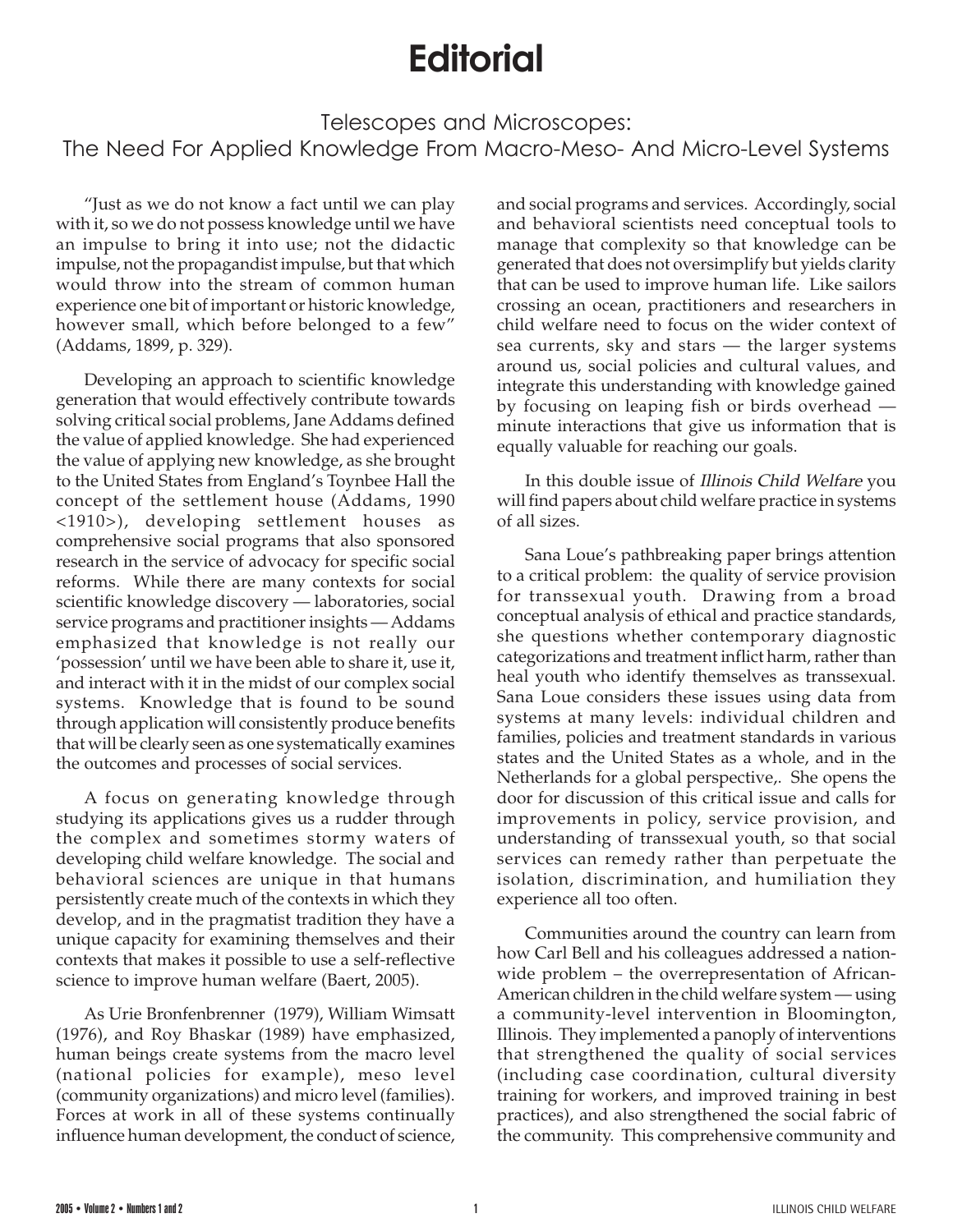social service strengthening process was so effective that it cut the number of disrupted families in half!

Far to the south in Texas, Maria Scannapieco and Kelli Connell-Carrick address the tragedy of young children dying of maltreatment – a problem even more disturbing since over a third of the children had had contact with the child welfare system prior to the incident that resulted in their deaths. To remediate the problem in accurate assessment of risk and protection, Dallas Child Protective Services implemented a comprehensive program training caseworkers in assessment and family-based protective services. They cut caseloads in half and conducted a team case review and decision-making model that supported and educated the workers and strengthened teamwork. Many advantages resulted from this model, including allowing workers to more accurately target and service high-risk families and to learn from each other's experience.

In North Carolina, Leigh Cantrell and Rebecca Socolar also tackled the problem of child death from maltreatment, again strengthened by teamwork, but this time through multidisciplinary training sessions that brought together physicians, lawyers, law enforcement officers, and social workers. They found that the multidisciplinary training resulted in statistically significant improvements in professionals' abilities to evaluate children for maltreatment.

On the other side of the world, in Hong Kong, Sandra Tsang and Cynthia Leung were concerned with finding a way to evaluate and compare parent education programs so as to maximize learning from program delivery and improve the effectiveness of services. Evaluating 117 parents who participated in one of 10 programs throughout the territory, they identified factors related to program effectiveness and found that parent education programs were generally helpful in reducing child behavior problems and parental stress. The experience level of the social worker facilitating the parenting groups was a critical factor in the effectiveness of the groups, underscoring again the relevance of supporting child welfare professionals' developing expertise.

One of the enduring problems in child welfare services has been the high turnover of caseworkers, which produces losses for agencies, where morale and teamwork suffer, and also for clients, who face not just disruptions in family attachments, but in the relationships with the caseworkers who can play such vital roles in their lives. Yvonne Unrau and her colleagues describe a model of foster care services designed to reduce caseworker turnover and improve service quality – aptly named the Promise model of foster care. In addition to improving service quality, their study documents important aspects of the service delivery process.

How can a Children's Guardian develop standards that empower aboriginal peoples and evaluate and improve the quality of care provided? From Australia, Mel Gray and Bruce Valentine describe how the Children's Guardian addressed this important problem, and the website the Children's Guardian established provides a model for those around the world faced with this important problem.

Many countries need to establish shelters for children in the context of a minimal or evolving social service infrastructure. From Estonia, Erki Korp describes how he and his staff developed shelters for youth suffering from abuse, neglect, substance abuse, and delinquency. Relying heavily on teamwork with the social services that were rapidly developing in this post-Soviet block country, Korp describes features of the programs developing in Tallinn, including the poignant finding that youth often referred themselves and their friends for shelter services.

In addition to improving services by changing systems at community and national levels, in this issue you can meet individuals whose stories provide important insights for our field.

H. Luke Shaefer and Gwen Tally drew from their work with the Grand Boulevard Federation, supporting kin caregivers in Chicago. They describe the experiences of kin caregivers and those caregivers' recommendations for enhancing the quality of support for their foster care. These kin caregivers, many of whom are experts given their decades of experience, are heretofore untapped sources of wisdom and insight for improving services.

A client's dilemma (pseudonym Carmen) highlights the need to hone our assessment tools and policies to make them more responsive to the diverse experiences of Latino families that have journeyed from one country to another. Building on the insights of practitioners at Casa Central in Chicago, and comprehensively reviewing the literature, Deborah Major sensitizes readers to the complexities of risk assessment in a multicultural context.

Yet another story is that of Clare Winnicott, a social worker, educator, child therapist, and wife of the noted pediatrician and psychoanalytic theorist D.W. Winnicott. Gretchen Glader reviews Joel Kanter's book about her life and work, which offers an important example of the kind of committed care social workers can provide even in the context of intense international strife.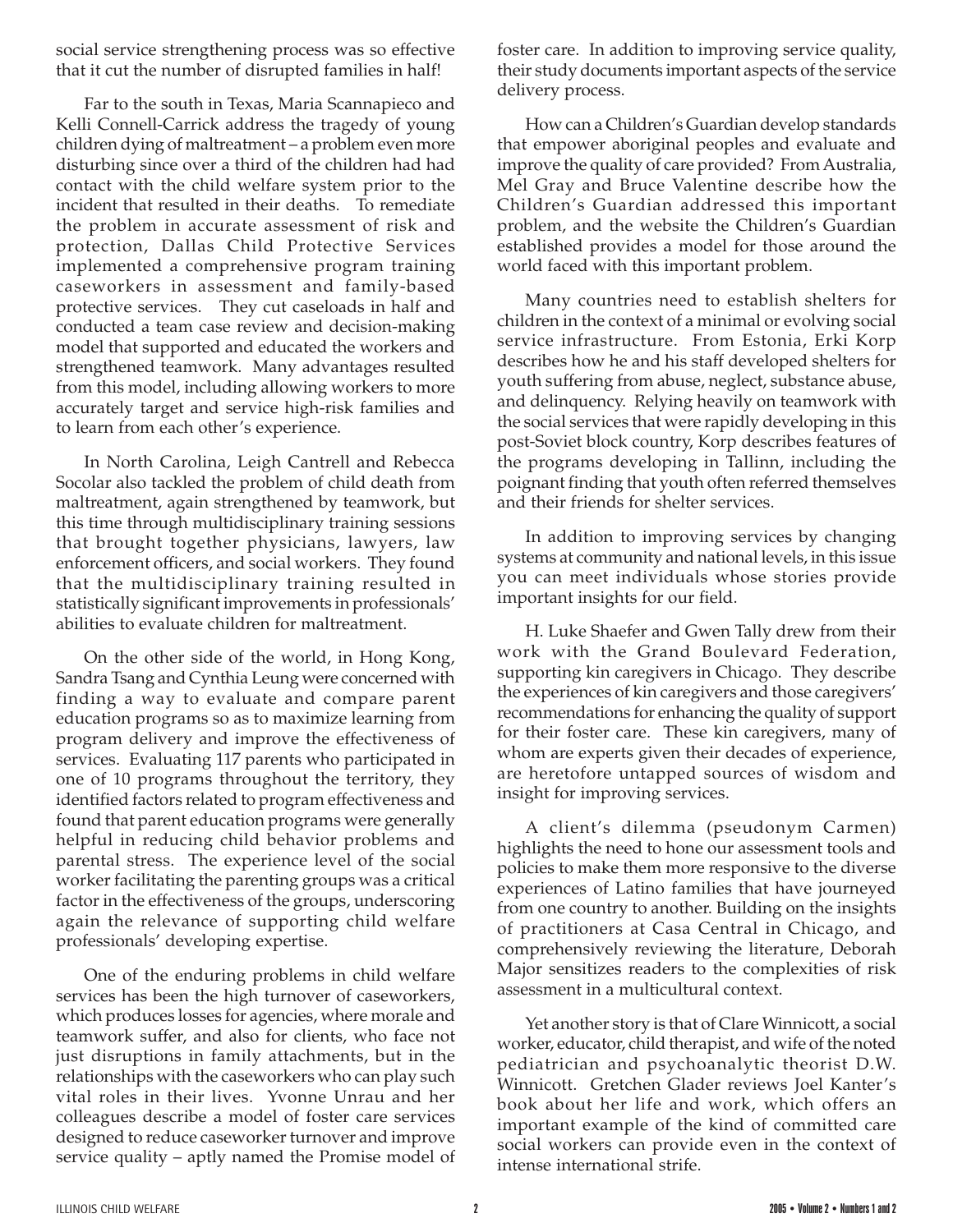Furthering the commitment to sensitizing services to diverse cultural values, histories, and traditions, Shipra Ralapati Parikh reviews Culturally Competent Social Work Practice, a most valuable educational resource.

Inaugurating an important tradition of describing child welfare services from the client's perspective, Jessica Vandercoy, a child welfare social worker and adoptive mother who was herself a child welfare client, reminds us of why we do what we do. She describes how her life was saved by the skill of the child welfare professionals caring for her and the love of her adoptive family. Her adoptive mother, a leading social work educator and researcher, Robin Russel, adds her perspective on the power of child welfare services.

And finally, another example of the value of listening and learning from the micro-level of systems. In the United States it is increasingly recognized that mental health care for abused and neglected children should not be just an option, but a regular part of child welfare service provision. Yet there remains a dearth of mental health care for children, especially for child clients of child welfare services. For instance, in a survey of over 1500 children referred to a San Diego shelter for evaluation of child abuse and neglect, researchers found that 86.7% of children studied demonstrated physical, developmental, or mental health needs, with more than half displaying two or more problems (Leslie, Gordon et al., 2005). One-third of wards of the state of Illinois needed mental health care according to their caseworkers, yet after reaching the age of 18, those most in need were least likely to receive it (Leathers & Testa 2006). Two researchers who conducted a comprehensive review of mental health services currently available in the United States for children in foster care concluded that, "The current system of mental health care for children in the United States fails to adequately address the unique mental health needs of this population" (Kerker & Dole, 2006, p. 144). Foster parents play a key role in improving outcomes for foster children (Pasztor, Hollinger et al., 2006), as do mentors (Massinga & Pecora 2004; Munson & McMillen 2006). At the same time, a therapeutic relationship that focuses in particular on the child's self-esteem and self-care is invaluable.

An example of how one group of dedicated child advocates responded to the mental health needs of child welfare clients comes from Vilnius, Lithuania. These practitioners, without formal research mandates, made important discoveries about how to provide effective services. In Lithuania, the Iron Curtain hid many of the child development discoveries going on in the West until glasnost when Lithuanian people fought for and won their freedom from the Soviets15 years ago. The conversation below shows how even in the midst of profound poverty and disadvantage, with very little formal child welfare infrastructure, and by studying their interactions with children in the most minute detail, concerned caregivers discovered how to provide effective mental health care for children.

King Mindaugas Day is when Lithuanians celebrate the coronation of their one and only true King (other great leaders were formally called Dukes) and as the guest of Professor Daiva Kuzmickaite and the Fulbright Commission, I have the privilege of spending this day with Sisters Jolita Matulaityte and Ulrute in Vilnius, Lithuania. In the central park framed by lush tall trees freshly wet from rain, with a sun that is setting only very gradually here where it stays light until almost midnight, countries from all over the European Union have brought groups of folk singers and folk dancers to perform for Baltica 2005. In addition to countries with folk traditions well known here, such as Latvia, Estonia, and Norway, many countries boiled by war in the recent past and aspiring or new to the European Union – Turkey, Macedonia, Bosnia-Herzogovina, Slovenia, Bulgaria — bring their folk singers and dancers. All of them share songs and dances about their countries' histories, about loves won and lost, parents' advice for children, witches and healers, magic and faith – a joyous cooperative celebration. In a grassy space in front of the stage children play freely, running and creating their own dances and songs.

Afterwards we talk over traditional Lithuanian food in a restaurant representing the four different regions of Lithuania, framed by folk art symbols. They asked me, "What are services for children like in the U.S. where we have had centuries to develop services for children?" And I asked them, "What are services like in Lithuania where up until 1991 there were not supposed to be any social problems because Soviet communism solved them all, and where most forms of sociological and psychological knowledge existed as tools for Soviet policies)?" (See also Kuglemass & Ritchie, 2003 for research about child welfare service development in Lithuania).

Sisters Jolita and Ulrute described the most important feature of the social services program for children and their parents, Angel of Hope, that Sister Jolita has been leading for 11 years: the special relationship between a mentor and a child. The Angel of Hope center began shortly after the Sajudis movement made the Soviets leave Lithuania (the Soviets feared the world's outrage if they murdered any more of the resolute Lithuanians who were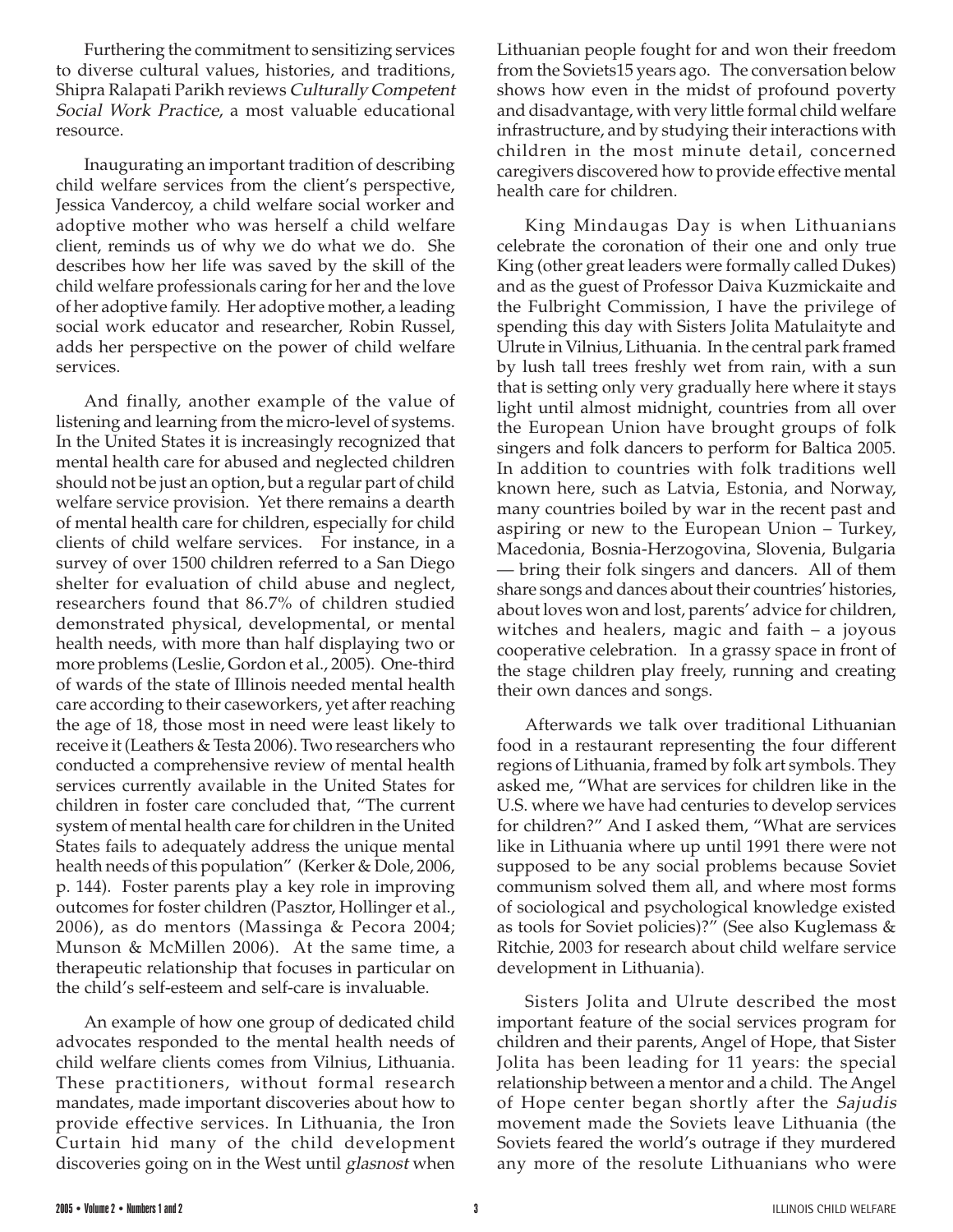protecting their Parliament and TV Tower and singing peacefully for their freedom through frigid January days and nights in Vilnius in 1991 [Vardys & Sedaitis, 1996]).

K: What services does the center provide that are different from what it was like under the Soviets?

Sisters: Under the Soviets there were no services that reached deeply enough to help people with problems.

K: How come?

Sisters: People weren't supposed to have problems. So they hid them.

The sisters tell me about how the day care center provides many services to heal people's wounds – job skills development for mothers where they can earn money while developing good work habits, tutoring programs for children.

Sisters: They like to study and do homework in the winter, there is not so much else to do, it gets dark early… But in the summer there is a lot else to do and they start to complain it is boring. We give rewards all the time for the children to help them get homework done. They have never succeeded before, so the rewards help them until they feel success. In the winter they don't need the chocolate rewards more than once a month, they are more motivated. In the summer they want to do so many other things, it is much harder for them to study so we give them chocolates every two days, then they stay studying more easily.

The most important feature of the Angel of Hope program is not a new technology or a theory they use – it is a special relationship between a caring adult, also called a special friend or special person, and a psychologically wounded child.

Sister Jolita: I saw the differences between children who had a special person in their lives and those who did not. That's why now each child has a special person.

K: What differences did you see?

Sister J: As they got older, the children who had a special person felt better about themselves. They had more confidence in themselves, they were more free inside, they didn't do things that are bad for them. They care for themselves. They go to school and they learn. They make friends. They trust other people because they learned they could trust another person. Other people can trust them.

K: So all the children were troubled – and you saw the children with a special person in their lives did much better after several years than the children who didn't, and now the program offers that special counseling relationship for all the children?

Sister Jolita – Yes.

K: How does it work?

Sister Jolita: – For the first two years, once a week at least. The special person goes away from the center with the child and takes the child along.

K: Why?

Sister J: – Because the child needs to feel that all the attention is focused on the child. That's what helps the child feels valued. If there are other children around they take the special person's attention away and it doesn't work as well.

K: What do they do?

Sister J: – Talk, play, go out to eat. What the child wants.

K: For how long?

Sister J: – Once a week for about two years usually. Then often the child doesn't seem to need it as much and so it is every two weeks. Then by the time the child is an older teenager, after several years, it is about once a month.

K: By now the child has been at the center for at least five years.

Sister J: – Yes.

K: And what if the teenager wanted to see the special person for more than once a month?

Sister J: – We would do that of course.

K: How long does it last?

Sister J: – Many continue past age 18, they keep calling and writing and coming by.

Sister Jolita: The children and their parents who come to the center have been wounded.

K: How so?

Sisters: – Many by fear because under the Soviets most were afraid. Many by other things – some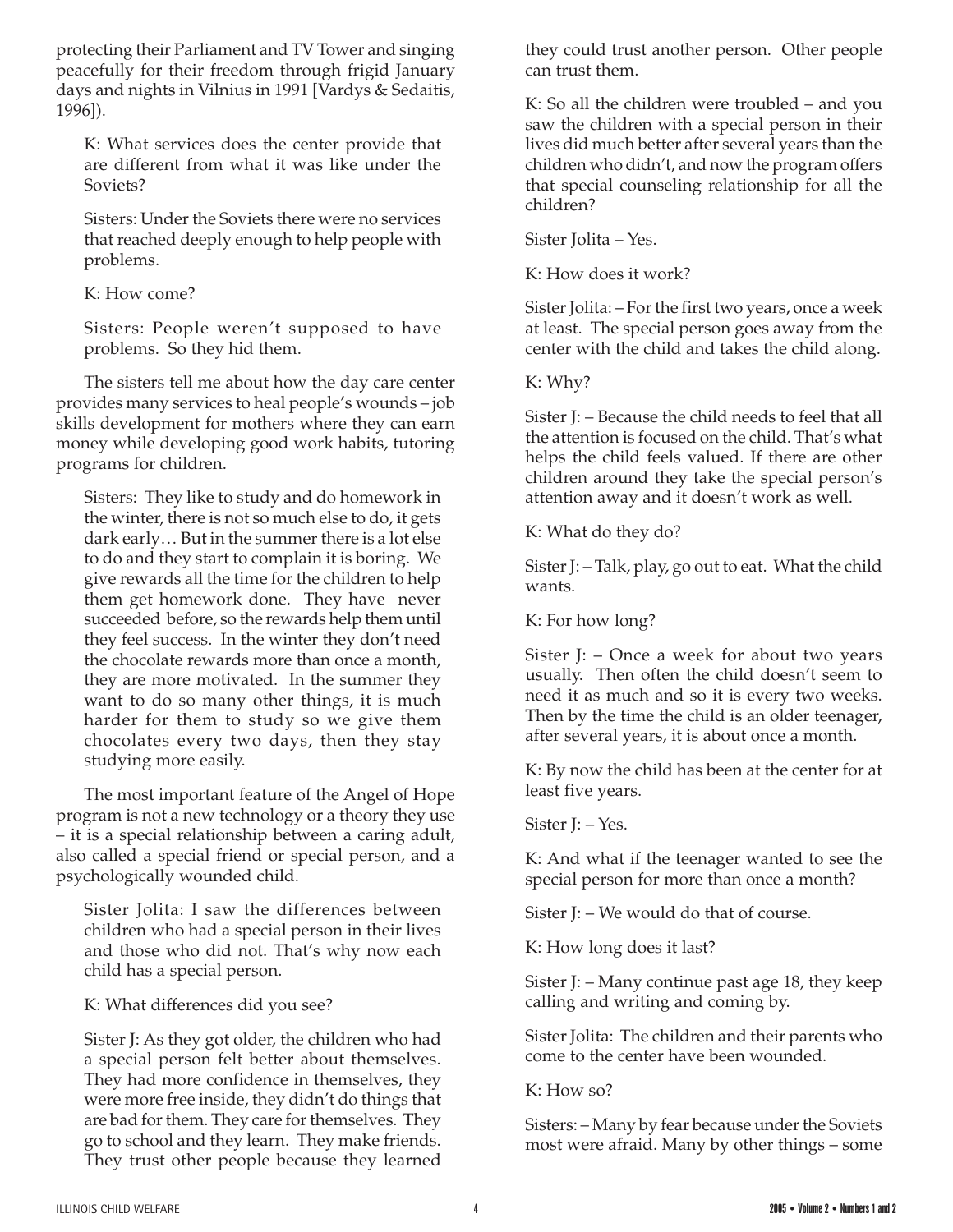beaten by their parents, some neglected due to parents' alcoholism. Many people did not want to work under the Soviets, so although they had jobs, often they did not enjoy them or experience the satisfaction of fulfilling work. Some are violent or homeless. Many are unemployed, children under stress can have trouble staying in school and then they become grave risks for unemployment as adults.

They say that children can start here at any age, often starting around 10, and they can still come for help at age 18.

K: That is a long time

Sister J: That is what such children need.

They talk about their wish that there were more residential programs in Lithuania to help children whose parents have died or whose parents' rights have been taken away because of abuse or neglect. Their center cares for children who still have homes.

Sister Ulrute: One teenage girl sometimes burns herself. The staff at the center understand why.

K: Why do you think she does that – burn herself?

Both sisters answer: Her father was alcoholic, he chased her through the house with a spatula heated on the stove. Now if no one cares for her she will keep hurting herself. She burns herself sometimes and when cooking at home burns herself doing that. When she receives a new jacket she likes, she might ruin it in a week and then ask for a new one. "She says something else happened to it but we know she ruined it."

K: Why do you think she does that?

Sister Ulrute: She's telling us she really needs our attention and care. She doesn't feel valued. If children don't get attention and care and feel valued and confident in themselves, they become — I don't know the right word in English to describe it —

K: She is so unfamiliar with the pleasure of being close and having something beautiful and feeling valued so she has to –

Sister J: Hurt it – that's not the right word –

K: Destructive

Sister J: Yes. Destructive. To herself and others.

K: Yes. How do you help with that at the day care center?

Sister J: The most important of all is the special relationship with an adult.

K: Who are the adults?

Sister J: Sometimes they work at the center, sometimes they are volunteers.

K: what do they do?

Sister J: Most important is they spend time alone with the child every week, just the two of them. The most important is to win the child's trust.

K: How does that happen?

Sister J: It takes a long time, months. The children have been very wounded. Often they don't tell you the truth at first –

K: Like –

Sister J: The child who said his parents had two cars. In Lithuania that would mean his family was very, very wealthy and of course his family wasn't.

K: They say what they wish was true rather than what is true.

Sister J: And it's too hard to say the truth at first.

K: Uh huh. Why?

Sister J: They have been so wounded. It's too painful, they have too much pain inside.

K: Uh huh. How does the special person respond when they say something that is not true?

Sister J: It is very important **not** to say  $- I$  don't believe you.

K: Why?

Sister J: Because only when the child knows that you believe him or her will she tell you something that is really true and that is very hard to say –

K: Uh huh

Sister J: So once the child realizes you believe him, it takes about six months, then he will tell you something that is true that is very difficult to admit – like his father is an alcoholic and never sees him, or he has no mother, or his older sister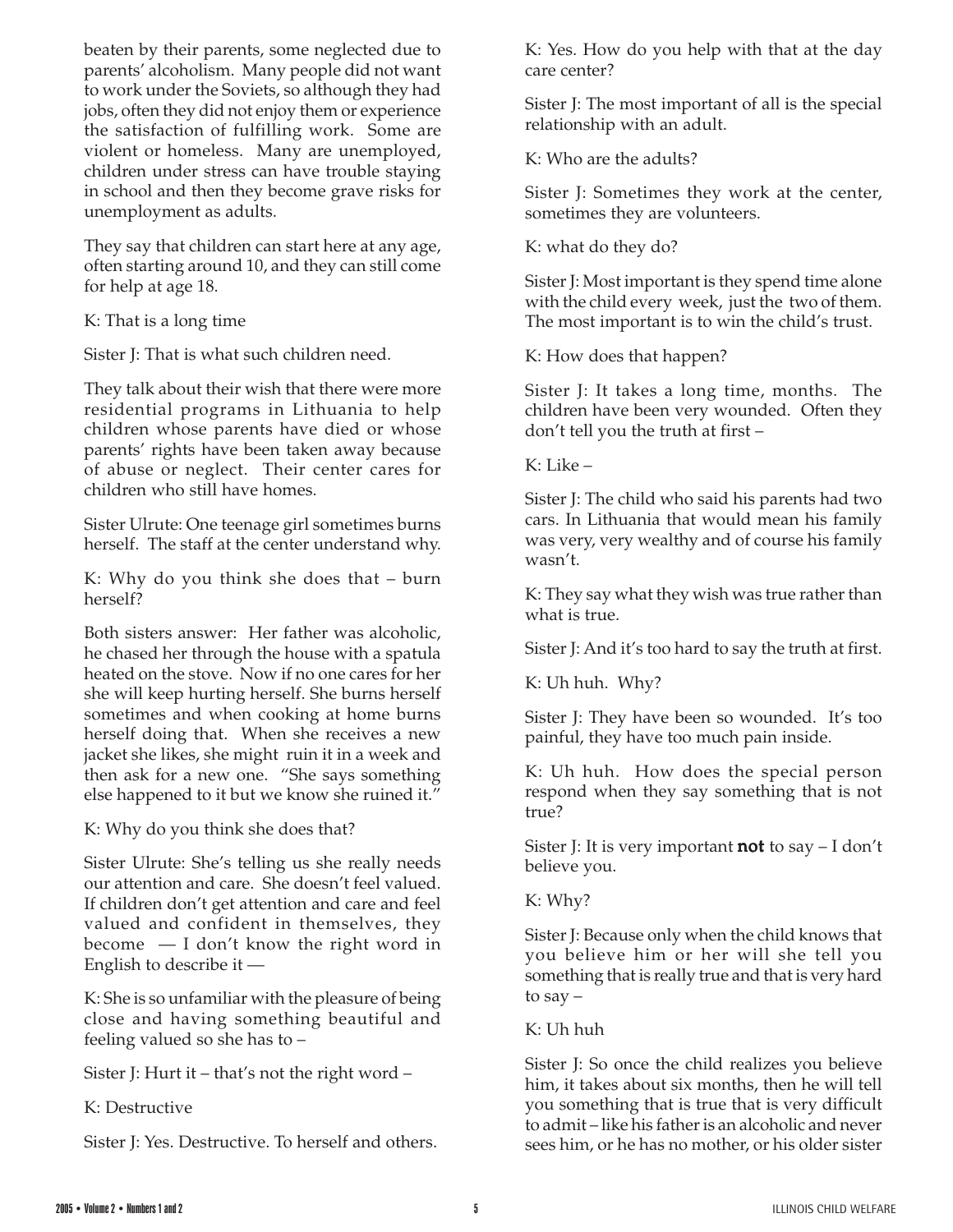beats him. Then when he tells you the truth about something that is so difficult, things start to change.

## K: How so?

Sister J: The child is more open to changing what he or she is doing and will talk about what he has problems with. Like not getting homework done or losing his temper with other children or running away from home. Then also the child believes in the special person and wants to change and will change. At first the children will only come to the groups for a few minutes, they say they feel uncomfortable. But it's not the group, its something in the child that makes them feel they have to leave. But when they have a special relationship, they start to be able to stay. They trust more.

Sometimes you see interesting things – when the child is with their special person in a group, the child will push other children aside and say, "she's mine…" that's how important the relationship is to the child.

K: What do you do then?

Sisters: We understand how important it is. We help the child to know that the special person can be with a group and the child is still special to the person. It takes a long time for some children to know that.

Sometimes the children run away.

K: Why do you think they do that?

Sister J: When they get close to people they have been hurt. They have been rejected. They start to get close to the people in the center and they are afraid of being hurt again, so they run away.

K: What do you do?

Sister J: We still help them come. But we don't make them talk or use words. We give them — (looking for the right word) – freedom.

K: Thank you for explaining this. What do you mean by freedom?

Sister J: The children have not felt free before. They may not want to talk about why they ran away. But they will want to be together. So the adult waits and then invites the child to do something together that doesn't require words.

K: Why do you think it's hard for the child to talk?

Sister J: Because he is afraid of what he might say.

K: What do you mean?

Sister J: Things are hard to talk about. He's starting to trust. He wants to say the things that are hard to say about what has happened to him or what he has done. He wants to change. But he's afraid of what will happen if he does because he's been hurt. So if we don't push them they start to trust more and then they can say the things that are hard to say.

K: Then they can heal the wounds.

Sister J: Yes.

So many different countries were here in Lithuania celebrating on King Mindaugas Day – each with different clothes, different foods, different dance steps and songs, different languages, different traditions. Sometimes, though, there are truths about human beings and the care they need when they have been wounded that are not bound by national borders, language, history, or tradition. Practitioners in the trenches need each other's support, and to reach out to each other across agencies, states, and countries. We hope this journal reaches out a hand to you, the reader, to offer you insights that can inspire and guide you in your work on behalf of children and families.